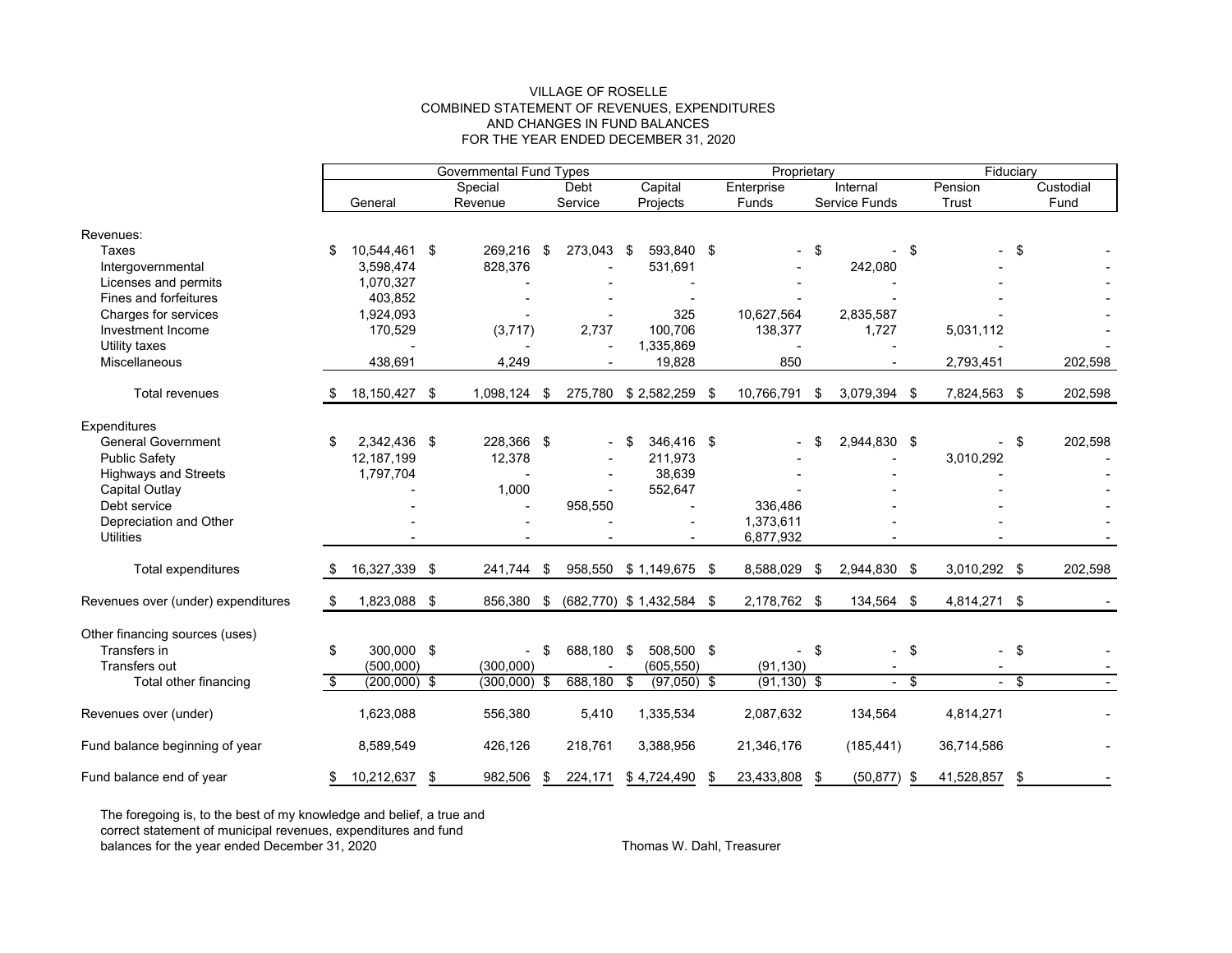| <b>Revenues by Source</b>                         |            |  |  |  |
|---------------------------------------------------|------------|--|--|--|
| <b>Property Taxes</b>                             | 6,732,284  |  |  |  |
| Personal Property Replacement Tax                 | 34,933     |  |  |  |
| Sales Tax                                         | 3,231,103  |  |  |  |
| State Income Tax                                  | 2,473,630  |  |  |  |
| Local Use Tax                                     | 1,016,442  |  |  |  |
| Cannabis Use Tax                                  | 19,751     |  |  |  |
| <b>Motor Fuel Tax Allotments</b>                  | 828,376    |  |  |  |
| Foreign Fire Insurance                            | 42,620     |  |  |  |
| <b>Auto Rental Tax</b>                            | 1,202      |  |  |  |
| <b>Utility Tax</b>                                | 1,335,869  |  |  |  |
| <b>Hotel/Motel Tax</b>                            | 28,550     |  |  |  |
| <b>Eating Establishment Tax</b>                   | 405,891    |  |  |  |
| <b>Amusement Tax</b>                              | 10,875     |  |  |  |
| Video Rental Tax                                  | 6,712      |  |  |  |
| Video Gaming Tax                                  | 155,095    |  |  |  |
| <b>Building Fees</b>                              | 163,313    |  |  |  |
| <b>Water Sales</b>                                | 4,455,788  |  |  |  |
| Sewer Sales                                       | 2,912,580  |  |  |  |
| Capital Improvement Surcharge                     | 3,063,286  |  |  |  |
| <b>Parking Fees</b>                               | 172,513    |  |  |  |
| <b>Other Fees</b>                                 | 54,010     |  |  |  |
| <b>Vehicle Licenses</b>                           | 595,631    |  |  |  |
| <b>Other Licenses</b>                             | 261,620    |  |  |  |
| Fines                                             | 403,852    |  |  |  |
| <b>Charges for Services</b>                       | 2,890,000  |  |  |  |
| <b>Employer Police/Fire Pension Contributions</b> | 2,384,502  |  |  |  |
| <b>Employee Police/Fire Pension Contributions</b> | 404,050    |  |  |  |
| Other Income                                      | 2,572,640  |  |  |  |
| <b>Grants &amp; Donations</b>                     | 1,670,790  |  |  |  |
| Investment Income                                 | 5,441,471  |  |  |  |
| Recaptures                                        | 7,959      |  |  |  |
| Impact Fees Collected Other Gov                   | 202,598    |  |  |  |
| <b>Total Revenue</b>                              | 43,979,936 |  |  |  |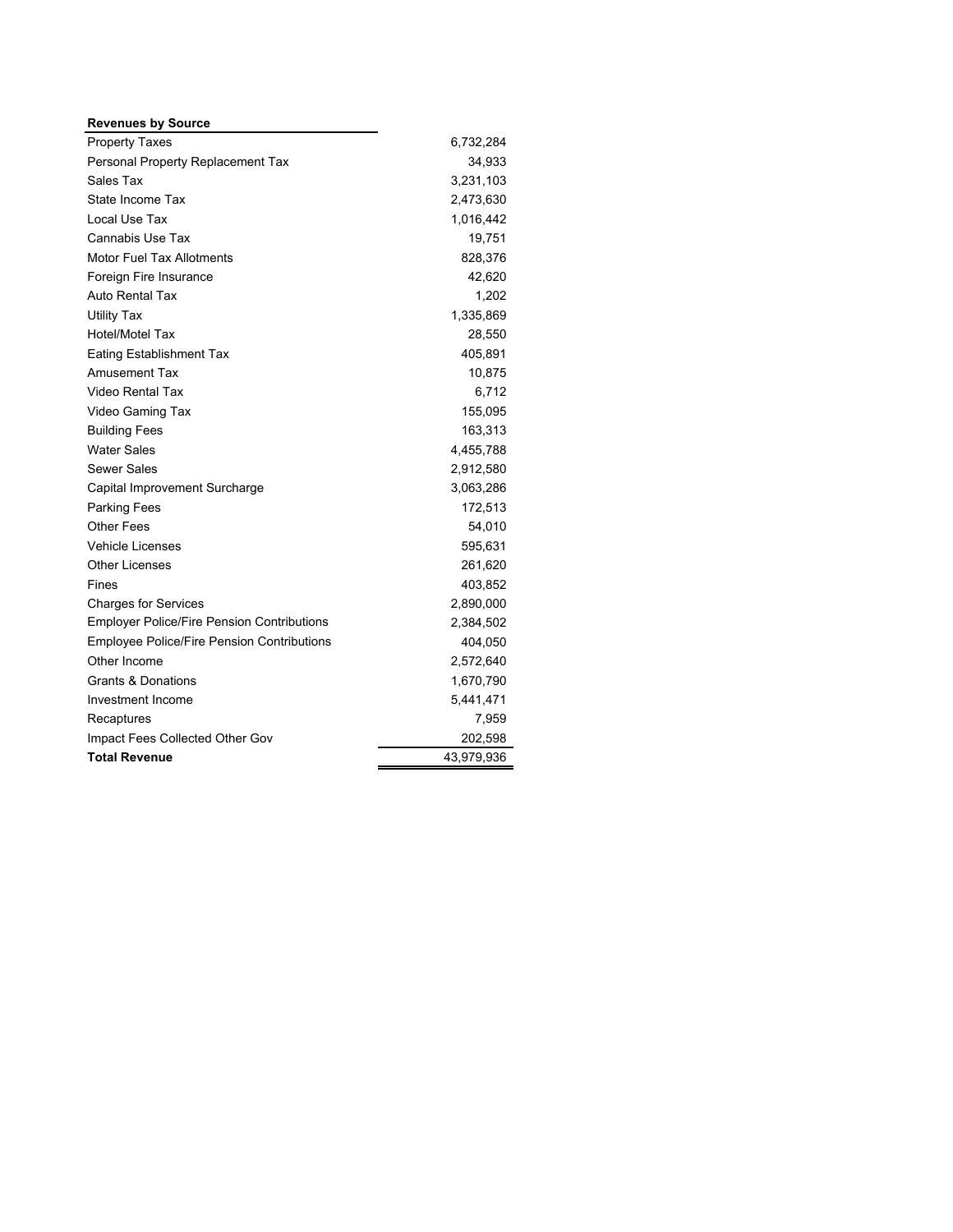| A&A PAVING CONTRACTORS INC                   | 6,954.62     |
|----------------------------------------------|--------------|
| ACME CONCRETE RAISING & REPAIR               | 19,491.25    |
| <b>ACRES ENTREPRISES</b>                     | 3,277.00     |
| AFFORDABLE LUXURY HOME BUILDERS              | 4,000.00     |
| AFFORDABLE OFFICE INTERIORS INC              | 156,164.43   |
| AIR ONE EQUIPMENT INC                        | 10,718.25    |
| <b>ALADTEC</b>                               | 3,150.00     |
| ALEXIAN BROTHERS AMBULATORY GROUP            | 17,906.00    |
| ALL AMERICAN EXTERIOR SOLUTIONS              | 3,014.40     |
| ALL POINT PROPERTY SERVICES                  | 5,050.00     |
| ALM GROUP INC                                | 65,098.39    |
| AMALGAMATED BANK OF CHICAGO                  | 1,244,987.50 |
| AMERICAN DOOR AND DOCK                       | 7,687.86     |
| AMERICAN ELECTRIC CONSTRUCTION CO            | 6,800.00     |
| AMERON POLE PRODUCTS DIVISION                | 2,966.00     |
| AMPERAGE ELECTRICAL SUPPLY INC               | 18,241.33    |
| ANDERSON PEST SOLUTIONS                      | 2,523.96     |
| AOI AFFORDABLE OFFICE INTERIORS              | 5,768.00     |
| <b>APPLE INC</b>                             | 2,973.00     |
| ARCHON CONSTRUCTION CO INC                   | 6,058.59     |
| ASSOCIATED BANK                              | 102,054.39   |
| AXON ENTERPRISE INC                          | 56,580.00    |
| <b>AZAVAR AUDIT SOLUTIONS</b>                | 3,590.55     |
| <b>BADGER METER INC</b>                      | 45,762.85    |
| BAKER TILLY VIRCHOW KRAUSE LLP               | 31,590.00    |
| <b>BARRETO, ROBERTO</b>                      | 3,021.00     |
| <b>BAXTER &amp; WOODMAN</b>                  | 4,467.50     |
| BERRYMAN EQUIPMENT CO                        | 12,765.00    |
| BEST TECHNOLOGY SYSTEMS INC                  | 17,040.00    |
| <b>BLOOMINGDALE TOWNSHIP</b>                 | 47,011.00    |
| <b>BLUFF CITY MATERIALS INC</b>              | 5,280.00     |
| <b>BODY ARMOR OUTLET</b>                     | 13,482.00    |
| <b>BOUGHTON TRUCKING &amp; MATERIALS</b>     | 16,399.80    |
| <b>BRISCOE SIGNS</b>                         | 3,125.50     |
| <b>C&amp;R REAL ESTATE HOLDINGS</b>          | 4,565.00     |
| <b>CALL ONE</b>                              | 39,410.55    |
| CANON SOLUTIONS AMERICA INC                  | 19,026.86    |
| CARGILL DEICING TECHNOLOGY                   | 66,683.26    |
| <b>CDW-GOVERNMENT INC</b>                    | 115,204.93   |
| <b>CE SOLING &amp; ASSOCIATES</b>            | 3,235.29     |
| CENTRAL SOD FARMS INC                        | 3,427.60     |
| CHICAGO BACKFLOW INC                         | 3,000.00     |
| <b>CHICAGO NORTHWEST</b>                     | 5,633.07     |
| <b>CHICAGO TESTING LABORATORY</b>            | 6,660.00     |
| <b>CHRISTENSEN EXCAVATING &amp; TRUCKING</b> | 19,355.00    |
| <b>CHRISTOPHER B BURKE ENG LTD</b>           | 9,138.56     |
| <b>CINTAS</b>                                | 2,999.20     |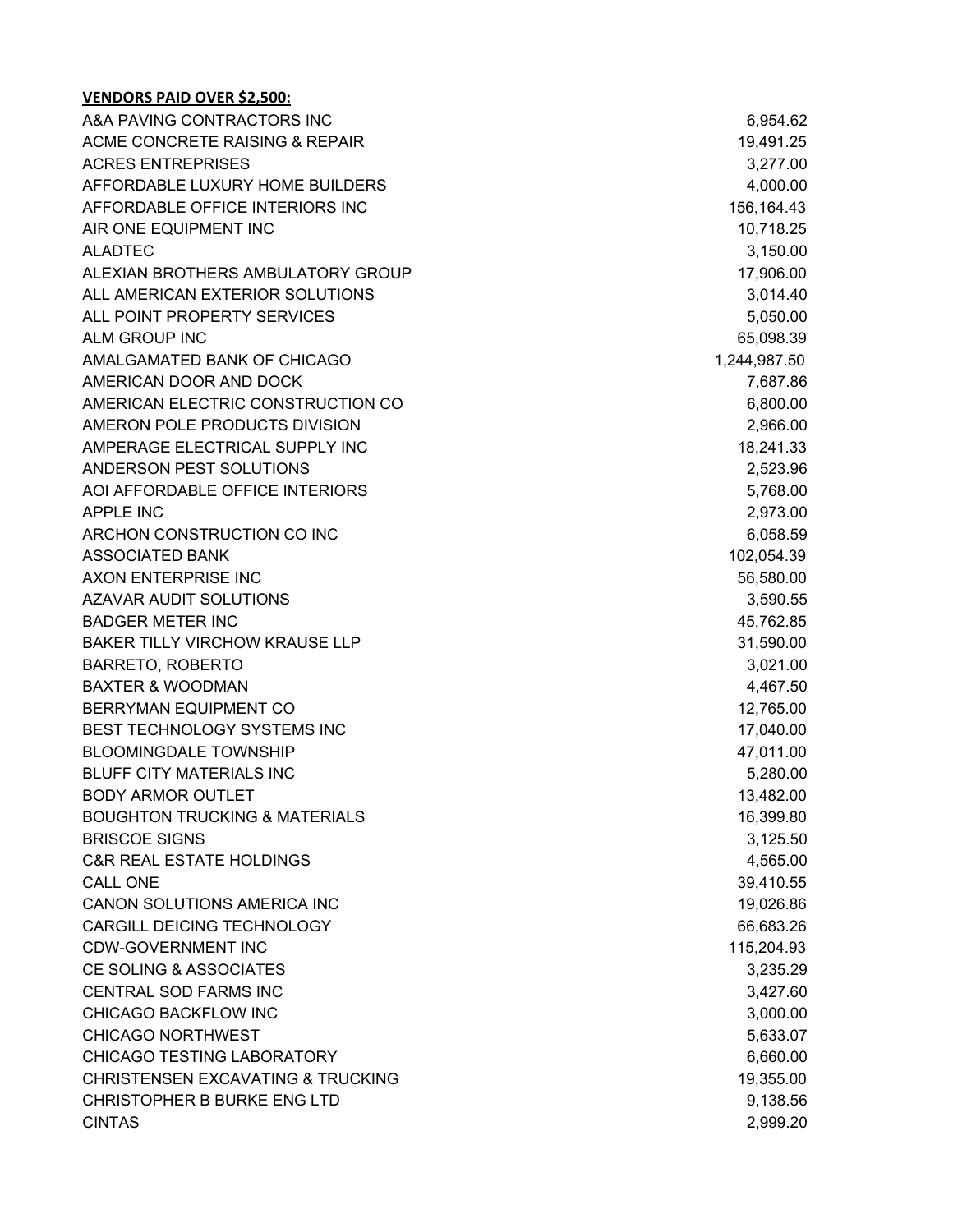| <b>CIOSEK TREE SERVICE</b>                       | 10,822.10    |
|--------------------------------------------------|--------------|
| CISON, JOHN                                      | 4,000.00     |
| <b>CIVICPLUS</b>                                 | 5,923.15     |
| COM ED                                           | 36,787.91    |
| COMCAST CABLE COMMUNICATION INC                  | 5,051.16     |
| COMFORT INDOOR SOLUTIONS                         | 8,630.11     |
| <b>CONSERV FS INC</b>                            | 32,460.24    |
| <b>CONSTELLATION NEWENERGY INC</b>               | 263,978.83   |
| CONSTRUCTION & GEOTECHNICAL MATERIAL TESTING INC | 5,100.00     |
| COOK CTY BUREAU OF TECHNOLOGY                    | 4,767.00     |
| <b>CORE &amp; MAIN</b>                           | 20,393.09    |
| <b>CORRPRO WATERWORKS INC</b>                    | 3,365.00     |
| <b>CRAIG RAPP LLC</b>                            | 14,750.00    |
| <b>CUMMINS INC.</b>                              | 2,940.24     |
| DAHME MECHANICAL INDUSTRIES INC                  | 12,388.81    |
| <b>DAILY HERALD</b>                              | 4,919.87     |
| <b>DELL FINANCIAL SERVICES</b>                   | 6,747.16     |
| <b>DIMEO BROTHERS INC</b>                        | 69,886.49    |
| DIVERSIFIED PRODUCT DEVELOPMENT                  | 6,779.59     |
| <b>DORNER COMPANY</b>                            | 8,306.24     |
| <b>DRYDON EQUIPMENT</b>                          | 16,760.90    |
| <b>DUCOMM</b>                                    | 374,464.62   |
| DUPAGE COUNTY HEALTH DEPARTMENT                  | 59,500.00    |
| <b>DUPAGE CTY</b>                                | 3,000.00     |
| DUPAGE CTY STATE'S ATTORNEY OFFICE               | 3,500.00     |
| <b>DUPAGE MATERIALS</b>                          | 6,346.94     |
| DUPAGE MAYORS & MANAGERS CONFERENCE              | 8,793.76     |
| DUPAGE METROPOLITAN ENFORCEMENT GROUP            | 16,640.00    |
| DUPAGE RIVER/SALT CREEK WORK GROUP               | 67,473.00    |
| <b>DUPAGE TOPSOIL INC</b>                        | 4,615.00     |
| DUPAGE WATER COMMISSION                          | 2,738,897.42 |
| EJ EQUIPMENT INC                                 | 7,569.27     |
| <b>ELMHURST CHICAGO STONE</b>                    | 5,360.00     |
| <b>EMERGENCY MEDICAL PRODUCTS INC</b>            | 4,411.03     |
| EMERGENCY TELEPHONE SYSTEM BOARD OF DUPAGE CTY   | 33,469.19    |
| <b>ESO SOLUTIONS INC</b>                         | 4,692.30     |
| <b>EVERBRIDGE</b>                                | 4,862.50     |
| <b>FISHER SCIENTIFIC</b>                         | 4,818.09     |
| FLEET SAFETY SUPPLY                              | 2,927.19     |
| <b>FLOOD BROTHERS</b>                            | 4,550.00     |
| <b>FORTIS GROUND WORKS</b>                       | 14,650.00    |
| <b>FOSTER &amp; FOSTER INC</b>                   | 13,700.00    |
| FOSTER COACH SALES INC                           | 2,635.16     |
| FOX VALLEY FIRE & SAFETY                         | 7,933.95     |
| <b>FULLIFE SAFETY CENTER</b>                     | 6,322.26     |
| FULTON TECHNOLOGIES INC                          | 7,937.50     |
| <b>GALLS INC</b>                                 | 3,820.34     |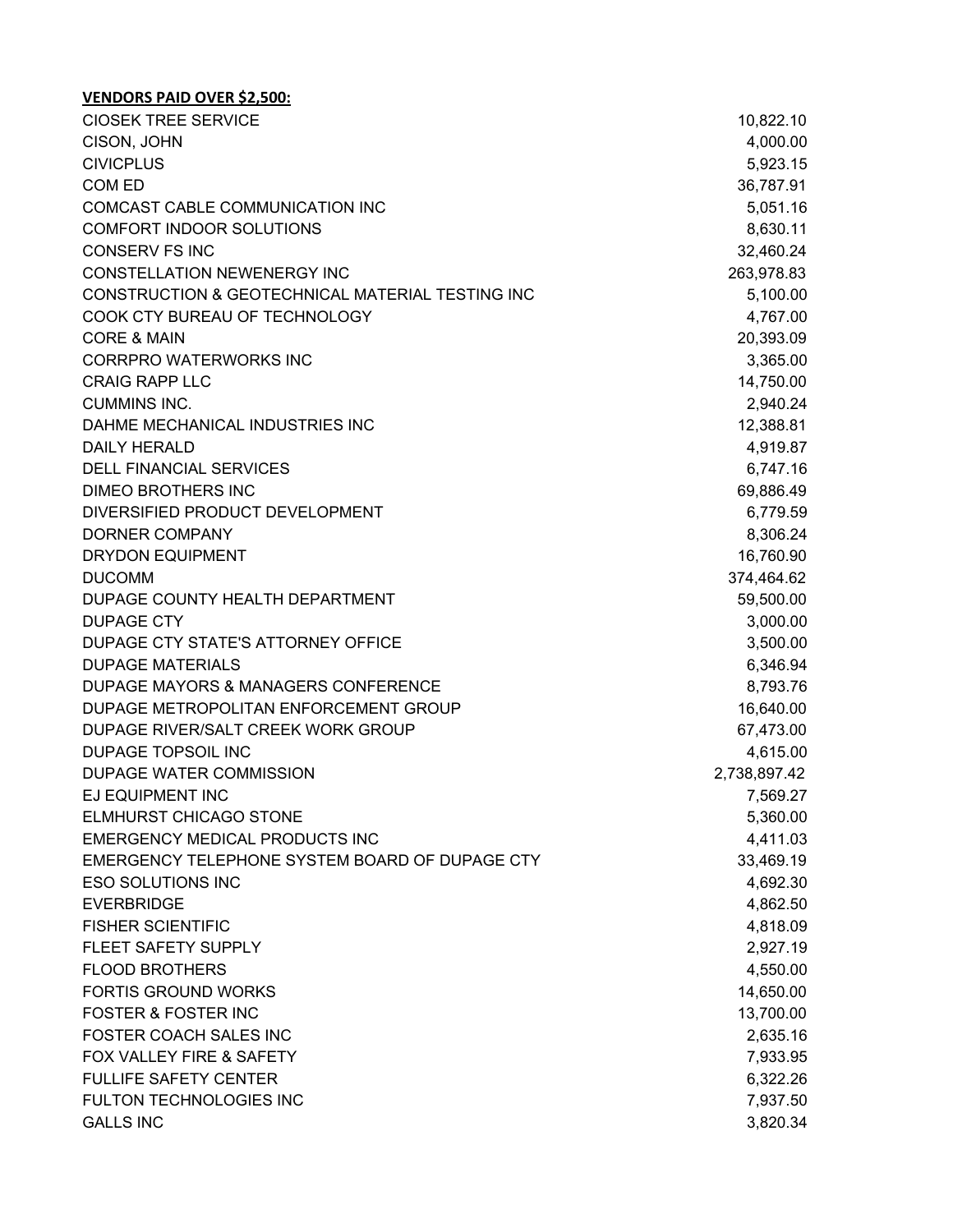| <b>GENERAL MEDICAL DEVICES INC</b>               | 3,362.20     |
|--------------------------------------------------|--------------|
| <b>GIS CONSORTIUM</b>                            | 10,538.00    |
| GNADT, DAVID                                     | 3,000.00     |
| <b>GOVTEMPSUSA LLC</b>                           | 5,537.00     |
| <b>GRAF TREE CARE INC</b>                        | 8,330.00     |
| <b>GRAINGER INC</b>                              | 10,395.74    |
| <b>GRIFFON SYSTEMS INC</b>                       | 28,325.00    |
| <b>HACH CO</b>                                   | 15,593.51    |
| <b>HANDYMAN SERVICES #1</b>                      | 4,000.00     |
| <b>HAWKINS INC</b>                               | 17,100.17    |
| <b>HELM INC</b>                                  | 3,550.00     |
| HILGER, WILLIAM                                  | 6,208.15     |
| HOLIAN ASBESTOS REMOVAL & ENCAPSULATION          | 7,300.00     |
| HR GREEN INC                                     | 157,323.59   |
| IL CITY/COUNTY MANAGEMENT ASSOC                  | 2,711.50     |
| IL COMMUNICATIONS SALES                          | 4,420.00     |
| IL DEPARTMENT OF TRANSPORTION                    | 11,843.04    |
| IL DEPT OF HEALTHCARE AND FAMILY SERVICES        | 5,510.79     |
| IL ENVIRONMENTAL PROTECTION AGENCY               | 852,589.42   |
| <b>INTEGRITY MERCHANT SOLUTIONS</b>              | 3,853.62     |
| INTERGOVERNMENTAL PERSONNEL BENEFITS COOPERATIVE | 1,306,335.27 |
| INTERGOVERNMENTAL RISK MANAGEMENT ASSOC          | 377,589.34   |
| <b>INTIME SOLUTIONS INC</b>                      | 7,200.00     |
| <b>IS WINDOWS INC</b>                            | 14,310.00    |
| <b>J CONGDON SEWER SERVICE</b>                   | 113,847.61   |
| <b>J&amp;S PAVING INC</b>                        | 5,688.40     |
| <b>J&amp;S PLUMBING</b>                          | 3,000.00     |
| JEFFREY ELEVATOR COM                             | 5,092.90     |
| <b>JG UNIFORMS</b>                               | 24,961.22    |
| <b>JULIE INC</b>                                 | 3,709.97     |
| <b>KASEYA</b>                                    | 20,467.13    |
| KEENEYVILLE SCHOOL DISTRICT 20                   | 8,831.30     |
| KENO & SONS CONSTRUCTION COMPANY                 | 65,664.00    |
| KING, JAMIE                                      | 9,000.00     |
| LAKE PARK HIGH SCHOOL DISTRICT #108              | 3,168.26     |
| <b>LAN ELECTRIC INC</b>                          | 4,858.74     |
| <b>LEADSONLINE</b>                               | 2,848.00     |
| <b>LENS ACE HARDWARE</b>                         | 8,206.47     |
| <b>LIFTOFF LLC</b>                               | 14,886.00    |
| LINCOLN DOORS AND HARDWARE INC                   | 2,870.00     |
| <b>MABAS DIVISION 12</b>                         | 3,615.00     |
| MACQUEEN EMERGENCY                               | 6,257.31     |
| MAIER, NICK                                      | 4,000.00     |
| MANUSOS GENERAL CONTRACTING INC                  | 405,349.00   |
| MARQUARDT & BELMONTE PC                          | 46,901.30    |
| MAURO SEWER CONSTRUCTION INC                     | 183,970.21   |
| MCCANN INDUSTRIES INC                            | 3,270.64     |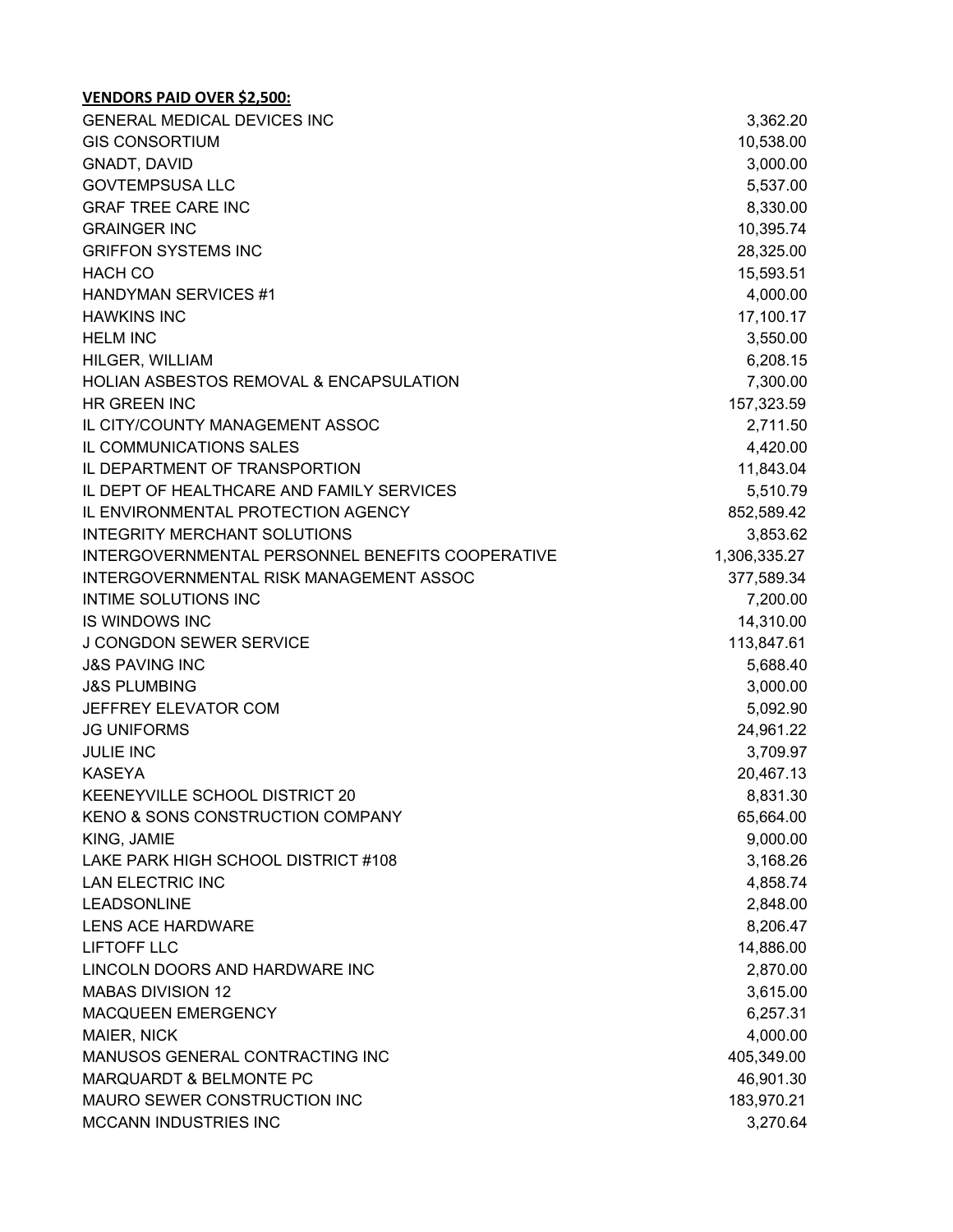| MEADE ELECTRIC CO INC                            | 11,914.97  |
|--------------------------------------------------|------------|
| <b>MEDLINE INDUSTRIES</b>                        | 2,710.16   |
| MELROSE PYROTECHNICS INC                         | 13,750.00  |
| <b>MENARDS INC</b>                               | 11,503.15  |
| <b>MERCHANT SOLUTIONS</b>                        | 9,331.85   |
| METRO PARAMEDIC SERVICES INC                     | 666,241.98 |
| METROPOLITAN EMERGENCY RESPONSE & INVESTIGATIONS | 4,000.00   |
| <b>METROPOLITAN INDUSTRIES</b>                   | 12,524.00  |
| <b>MGP INC</b>                                   | 39,065.18  |
| <b>MICROBE USA</b>                               | 6,617.44   |
| MICROSYSTEMS INC                                 | 11,701.36  |
| MISTER NATURAL CLEANING                          | 77,818.48  |
| <b>MOE FUNDS</b>                                 | 425,565.76 |
| <b>MONROE TRUCK &amp; EQUIPMENT</b>              | 39,164.68  |
| MUNICIPAL CODE CORP                              | 3,956.21   |
| MUNICIPAL EMERGENCY SERVICES                     | 166,904.73 |
| NAPA AUTO PARTS                                  | 14,158.60  |
| <b>NEENAH FOUNDRY CO</b>                         | 2,797.00   |
| <b>NICOR</b>                                     | 30,089.08  |
| NORTHEAST MULTI REGIONAL TRAINING                | 12,515.00  |
| NORTHEASTERN ILLINOIS PUBLIC SAFETY              | 6,995.00   |
| NORTHERN ILLINOIS UNIVERSITY                     | 6,557.19   |
| ON TIME INC                                      | 15,818.30  |
| OTTOSEN, DINOLFO, HASENBALG & CASTALDO           | 30,554.08  |
| PARAMEDIC BILLING SERVICES                       | 20,593.67  |
| PASQUINI, JOHN                                   | 5,282.50   |
| PAT KEANS FRIENDLY FORD                          | 54,790.93  |
| PAULSON PRESS INC                                | 7,851.45   |
| PEARL HOSPITALITY ROSELLE, LLC                   | 9,063.79   |
| PEERLESS ENTERPRISES INC                         | 3,255.00   |
| PF PETTIBONE & CO                                | 3,308.35   |
| POLYDYNE INC                                     | 5,822.10   |
| POMPS TIRE SERVICE INC                           | 14,070.28  |
| <b>POSTMASTER</b>                                | 5,543.00   |
| POWER SYSTEM ENGINEERING INC                     | 19,800.00  |
| PRESCIENT SOLUTIONS                              | 276,499.80 |
| PRINTING PLUS OF ROSELLE INC                     | 5,839.51   |
| RA ADAMS ENTERPRISES INC                         | 5,168.00   |
| <b>RAINBOW FARMS ENTERPRISES INC</b>             | 3,575.00   |
| <b>RAINBOW GLASS &amp; TRIM LTD</b>              | 6,518.00   |
| RAY O HERRON CO INC                              | 5,855.82   |
| REDINA CONSTRUCTION                              | 41,760.00  |
| <b>REEF CONTRACTORS INC</b>                      | 115,952.80 |
| <b>REPUBLIC SERVICES</b>                         | 2,617.11   |
| RJ LOGAN LLC                                     | 45,212.50  |
| RK2 LLC                                          | 3,775.00   |
| <b>ROBINSON ENGINEERING</b>                      | 124,396.08 |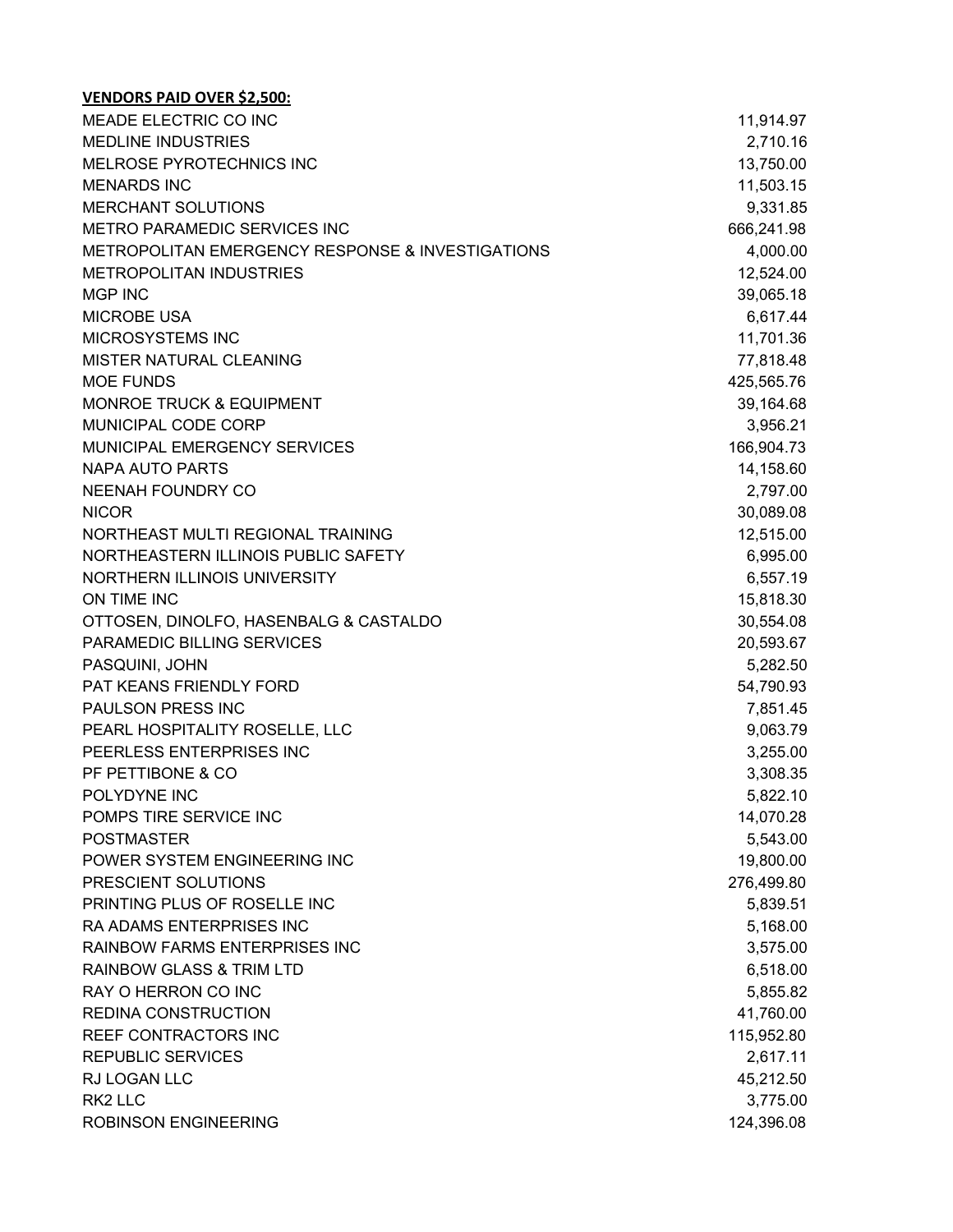| ROLLINS AQUATIC SOLUTIONS               | 4,855.50   |
|-----------------------------------------|------------|
| ROMEOVILLE FIRE ACADEMY                 | 5,415.00   |
| ROSE QUEEN PAGEANT                      | 4,500.00   |
| ROSELLE FIRE PROTECTION DISTRICT        | 13,045.27  |
| ROSELLE HISTORICAL FOUNDATION           | 9,040.00   |
| ROSELLE PARK DISTRICT                   | 19,259.62  |
| ROSELLE PUBLIC LIBRARY                  | 5,336.59   |
| ROYAL CONCRETE                          | 6,440.00   |
| RUSH TRUCK CENTER-CAROL STREAM          | 5,585.34   |
| <b>RYDIN DECAL</b>                      | 3,674.54   |
| SAFETY SERVICES AND ASSESSMENTS LLC     | 65,772.00  |
| <b>SB FRIEDMAN &amp; COMPANY</b>        | 33,913.45  |
| SCHROEDER ASPHALT SERVICES INC          | 89,136.43  |
| SEBIS DIRECT INC                        | 15,633.87  |
| <b>SERVICE EXPRESS</b>                  | 3,509.17   |
| SHAWALA, KEITH                          | 4,537.17   |
| SHI INTERNATIONAL CORP                  | 27,361.46  |
| <b>SIGNET SIGN CO</b>                   | 3,165.00   |
| SOUND INCORPORATED                      | 34,771.00  |
| STORINO RAMELLO & DURKIN                | 5,157.00   |
| STRYKER SALES CORPORATION               | 3,079.87   |
| STUCKEY CONSTRUCTION COMPANY            | 113,300.00 |
| <b>SUBURBAN CONCRETE</b>                | 7,625.95   |
| SUBURBAN LABORATORIES INC               | 18,345.50  |
| SUBURBAN O'HARE COMMISSION              | 5,000.00   |
| SUPERIOR ROAD STRIPING INC              | 14,985.91  |
| <b>SWIFT HOSPITALITY GROUP</b>          | 10,000.00  |
| SYNAGRO CENTRAL                         | 46,814.65  |
| <b>TASC</b>                             | 5,436.59   |
| <b>TEKLAB INC</b>                       | 14,656.70  |
| <b>TELCOM INNOVATIONS GROUP</b>         | 7,316.30   |
| <b>TERRACE SUPPLY CO</b>                | 4,503.94   |
| <b>TESKA ASSOCIATES</b>                 | 47,707.79  |
| THE SHWAYDER CO                         | 4,011.96   |
| TITAN SUPPLY INC                        | 3,450.80   |
| TOTAL PARKING SOLUTIONS INC             | 12,040.00  |
| <b>TRAFFIC CONTROL &amp; PROTECTION</b> | 13,689.30  |
| TRANE US INC                            | 45,451.61  |
| <b>TRANS CHICAGO TRUCK</b>              | 2,990.52   |
| TRI-R SYSTEM INC                        | 12,115.00  |
| <b>TROTTER &amp; ASSOCIATES INC</b>     | 627,938.59 |
| <b>TYLER TECHNOLOGIES INC</b>           | 96,958.89  |
| UNITED LABORATORIES                     | 4,818.49   |
| UNITED STATES POSTAL SERVICE CMRS       | 58,034.31  |
| UNO MAS LANDSCAPING COMPANY             | 119,974.00 |
| <b>USA BLUE BOOK</b>                    | 8,212.16   |
| VALLEY HYDRAULIC SERVICE INC            | 3,301.43   |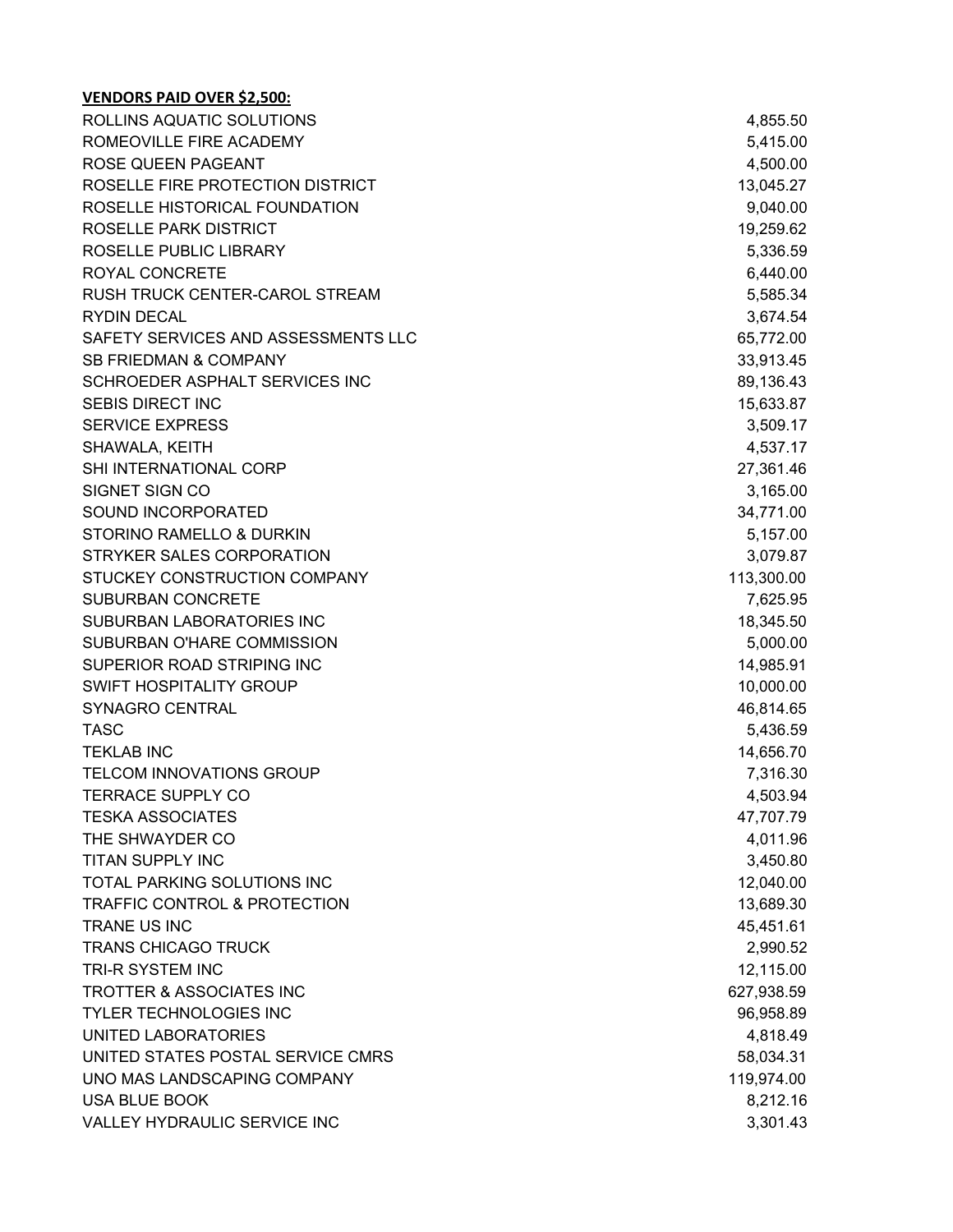| 2,829.28      |
|---------------|
| 2,565.00      |
| 47,250.48     |
| 5,962.50      |
| 3,075.00      |
| 8,060.00      |
| 362,785.19    |
| 2,789.36      |
| 8,589.33      |
| 103,950.00    |
| 54,561.30     |
| 14,567.66     |
| 56,475.75     |
| 23,027.96     |
| 6,562,664.37  |
| 4,131.01      |
| 5,114.65      |
| 91,688.18     |
| 38,701.06     |
| 4,782.70      |
| 304,333.26    |
| 21,816,954.30 |
|               |